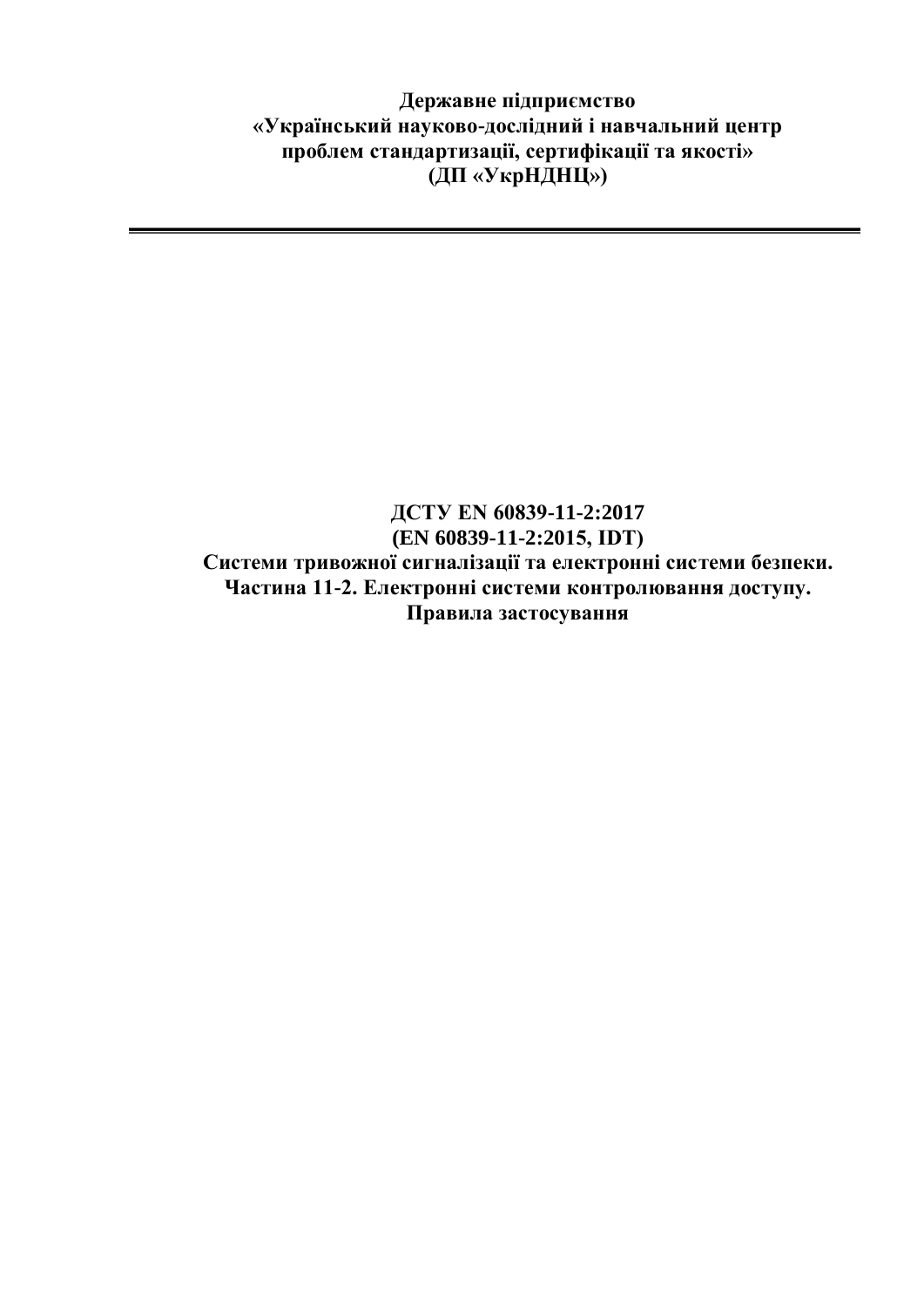EN 60839-11-2:2015 Alarm and electronic security systems — Part 11-2: Electronic access control systems — Application guidelines

Прийнято як національний стандарт методом підтвердження за позначенням ДСТУ EN 60839-11-2:2017 Системи тривожної сигналізації та електронні системи безпеки. Частина 11-2. Електронні системи контролювання доступу. Правила застосування

Наказ від 31.07.2017 № 201

Чинний від 1 серпня 2017 року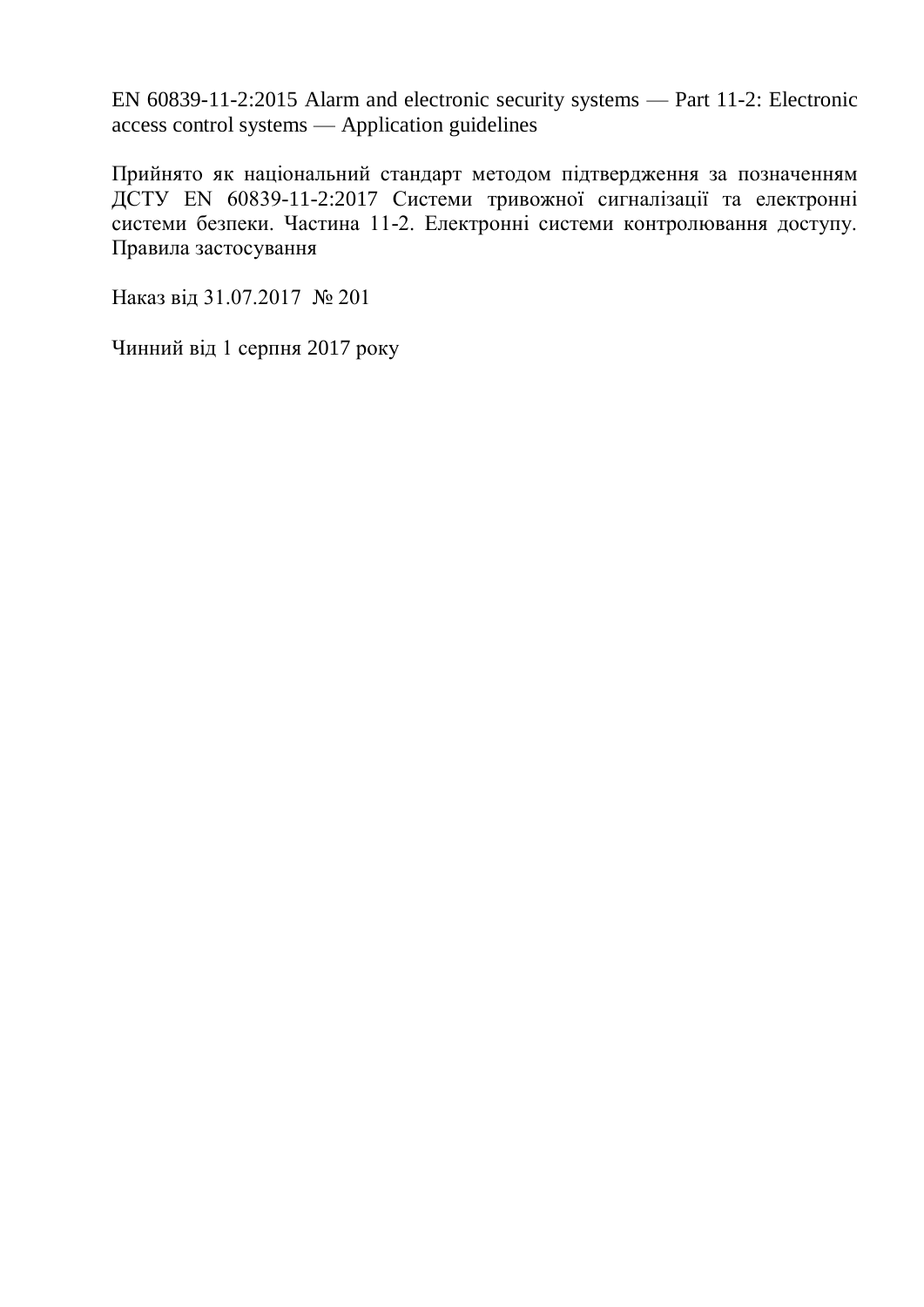## **CONTENTS**

## FOREWORD **INTRODUCTION**

- 1 Scope
- 2 Normative
- 3 Terms and definitions
- 4 Abbreviations
- 5 System architecture
- 6 Environmental and EMC considerations
	- 6.1 General
	- 6.2 Environmental Class I Equipment situated in indoor but restricted to residential/office environment
	- 6.3 Environmental Class II Equipment situated indoor in general
- 6.4 Environmental Class III Equipment situated outdoor Sheltered or indoor extreme conditions
	- 6.5 Environmental Class IV Equipment situated outdoor General
	- 6.6 EMC
- 7 System planning
	- 7.1 General
	- 7.2 Risk assessment and security grading
	- 7.3 System
	- 7.3.1 System and components selection
	- 7.3.2 Operational considerations
- 8 System installation
	- 8.1 General
	- 8.2 Installation planning
	- 8.2.1 Equipment
	- 8.2.2 Cabling
- 9 Commissioning and system handover
	- 9.1 Commissioning
	- 9.2 System handover
- 10 System operation and maintenance
	- 10.1 System operation
	- 10.2 System maintenance
- 11 Documentation
	- 11.1 General
	- 11.2 Documentation for planning
	- 11.3 Documentation for commissioning/system handover
	- 11.4 Documentation for maintenance
- Annex A (normative) Allowed exceptions for installed systems
	- A.1 General
	- A.2 Claims of compliance
	- A.3 Allowed exceptions
- Annex B (informative) Standby battery capacity calculations